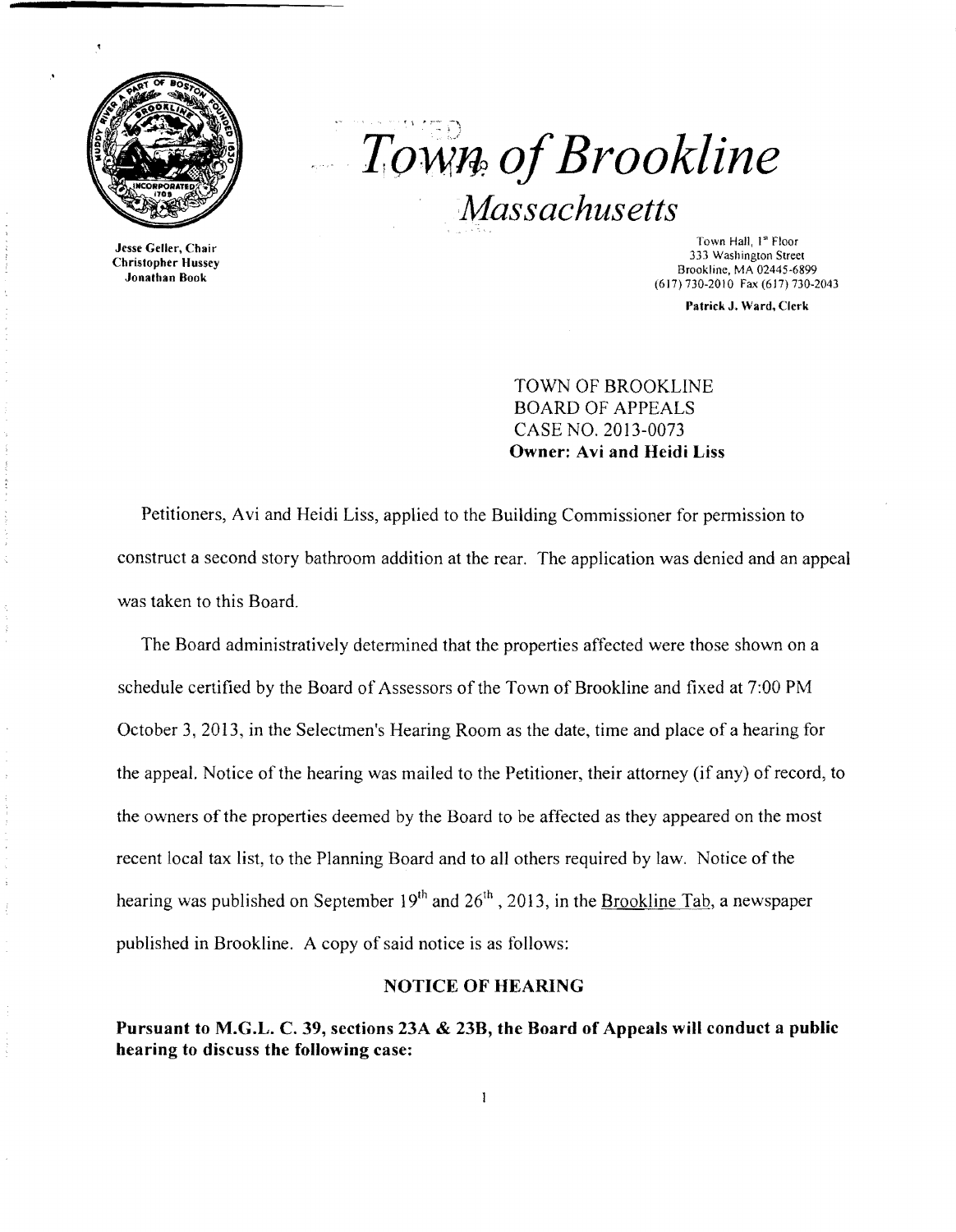Petitioner: Avi and Heidi Liss Owner: Avi and Heidi Liss Location of Premises: 77 Eliot Street Date of Hearing: October 3, 2013 Time of Hearing: 07:00 PM Place of Hearing: Selectmen's hearing room, 6<sup>th.</sup> floor

A public hearing will be held for a variance and/or special permit from:

1. 5.43; Exceptions to Yard and Setback Regulations

2. 5.70; Rear yard Requirements

 $\ddot{ }$ 

3. 8.02.2; Extension and Alteration

Of the Zoning By-Law to construct a second story bathroom at the rear At 77 Eliot Street

Said premise located in an T-5 (Two-Family and Attached Single-Family) residence district.

*Hearings, once opened, may be continued by the Chair to a date and time certain. No further notice will be mailed to abutters or advertised in the TAB. Questions regarding whether a hearing has been continued, or the date and time ofany hearing may be directed to the Zoning Administrator at* 617-734-2134 *or check meeting calendar at: http://calendars.town.brookline.ma.usIMasterTownCalandarl? FormID= 158.* 

*The Town of Brookline does not discriminate on the basis of disability in admission to, access to, or operations ofits programs, services or activities. -Individuals who need auxiliary aids for*  effective communication in programs and services of the Town of Brookline are invited to make *their needs known to Robert Sneirson, Town ofBrookline,* 11 *Pierce Street, Brookline,MA -02445. -Telephone* (617) *730-2328; TDD* (617) *730-2327; or e-mail atrsneirson@brooklinema.gov* 

### Jesse Geller Jonathan Book Christopher Hussey

At the time and place specified in the notice, this Board held a public hearing. Present at the

hearing was Chairman Jonathan Book, members Christopher Hussey and Mark Zuroff.

Petitioner Avi Liss presented the case on his own behalf.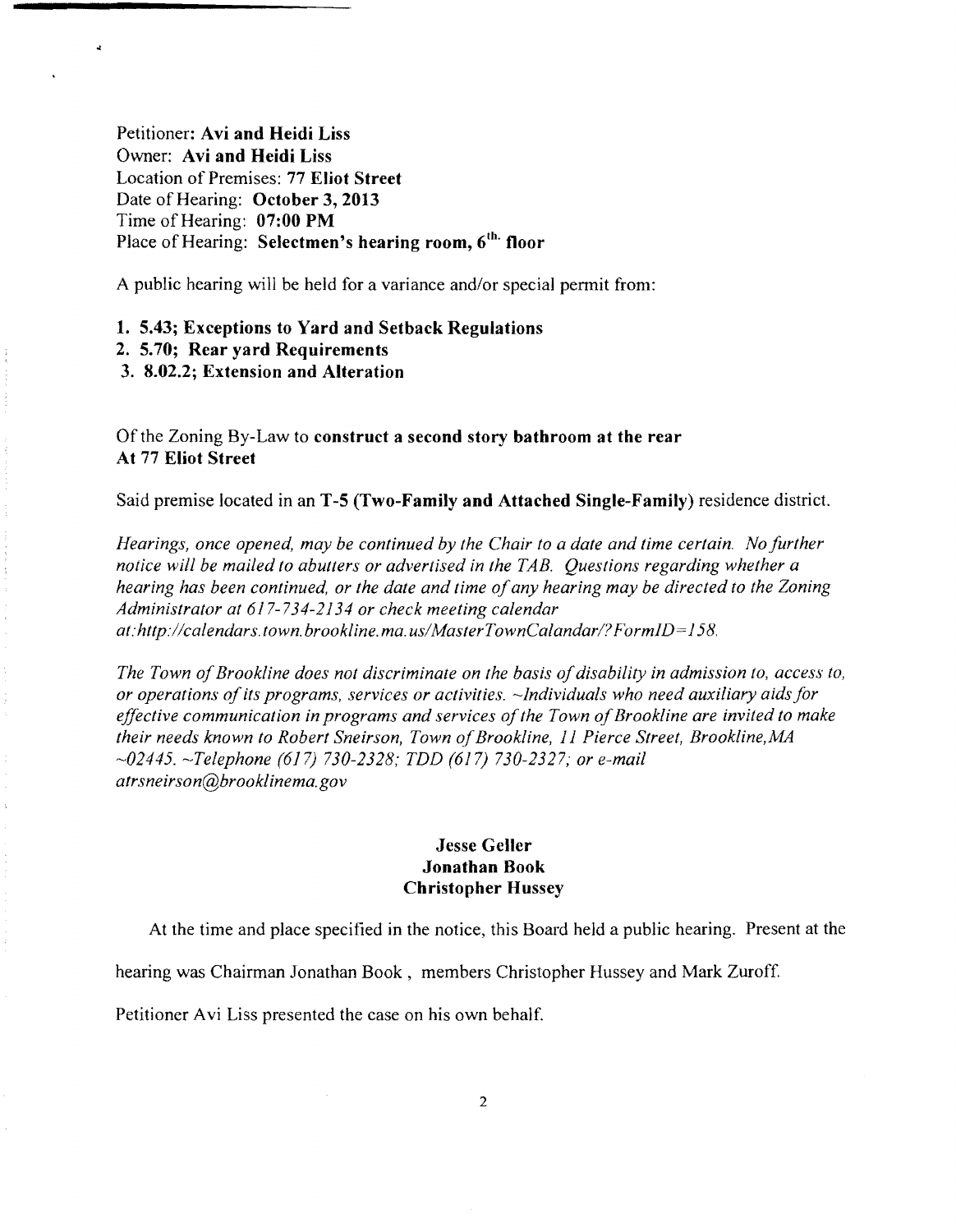Mr. Liss said his home,77 Eliot Street, is a two-story single-family dwelling near the intersection of Eliot Street and Loveland Road. The hip-roofed dwelling is on a small lot whose elevation is somewhat above Eliot Street, and a set of stairs provides access from the sidewalk to the front entrance. Neighboring dwellings are either single- or two-families with a similar street orientation, however most of these dwellings already have parking, either with a front yard parking space or garage.

Mr. Liss said he is proposing to construct a second story bathroom addition at the rear of the dwelling above the existing footprint of the structure. The additions will be constructed in both the front and the rear of the dwelling. The front addition will be above an existing balcony, and will not expand the footprint. The rear addition will also be constructed above existing floor area, and will be within the rear yard setback, but will not expand the footprint. The materials used for the addition will match the existing dwelling.

The Chairman then asked if anyone in attendance wished to speak in support or in opposition to the petitioner's proposal. No one asked to be heard.

Tim Richard, Planner, delivered the findings of the Planning Department.

#### **Section 5.43** - Exceptions to Yard and Setback Regulations

## **Section 5.70 - Rear Yard Requirements**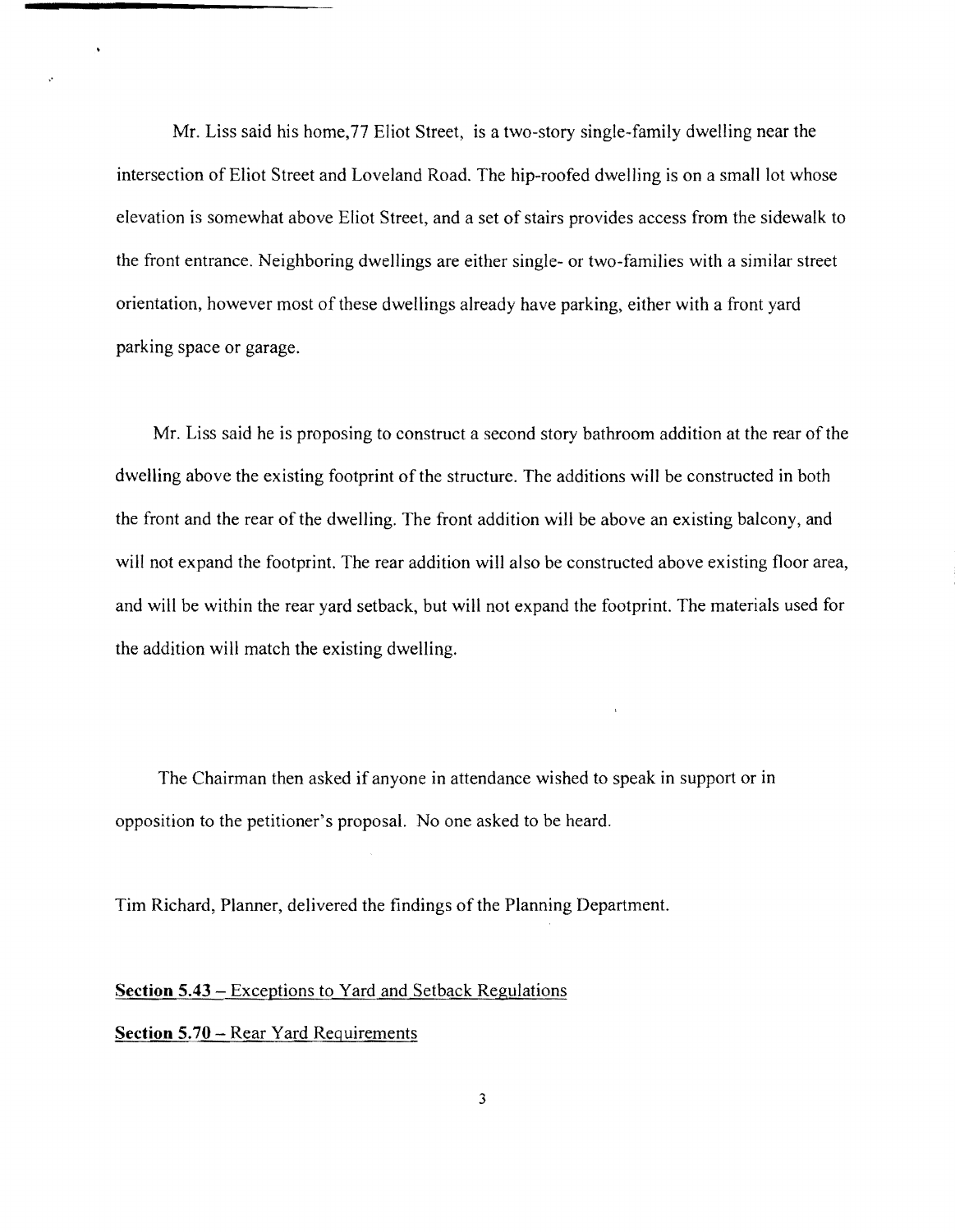| <b>Dimensional Requirements</b> | Required |                | <b>Existing</b> Proposed | <b>Relief</b>   |
|---------------------------------|----------|----------------|--------------------------|-----------------|
| <b>Rear Yard Setback</b>        | 30'      | $14.4^{\circ}$ | 14.4'                    | Special Permit* |

\* Under *Section* 5.43, the Board of Appeals may waive yard and setback requirements if a counterbalancing amenity is provided.

#### Section  $8.02.2$  – Alteration or Extension

A special permit is required to alter this non-conforming structure

Mr. Richard said the Planning Board is supportive of this proposal. The addition is attractively designed and it is not anticipated that the impact will be detrimental to the neighborhood character. Furthermore, the addition is not expected to be well visible from the street, as it is located to the rear of the dwelling. The Planning Board recommends the applicant install additional landscaping as a counterbalancing amenity required for a special permit.

Therefore, the Planning Board recommends approval of the plans by DiLullo Associates Inc., dated 5/2/13, and site plan by New England Land Survey, dated 7/17/12 subject to the following conditions:

1. Prior to the issuance of a building permit, the applicant shall submit final elevations subject to the review and approval of the Assistant Director of Regulatory Planning.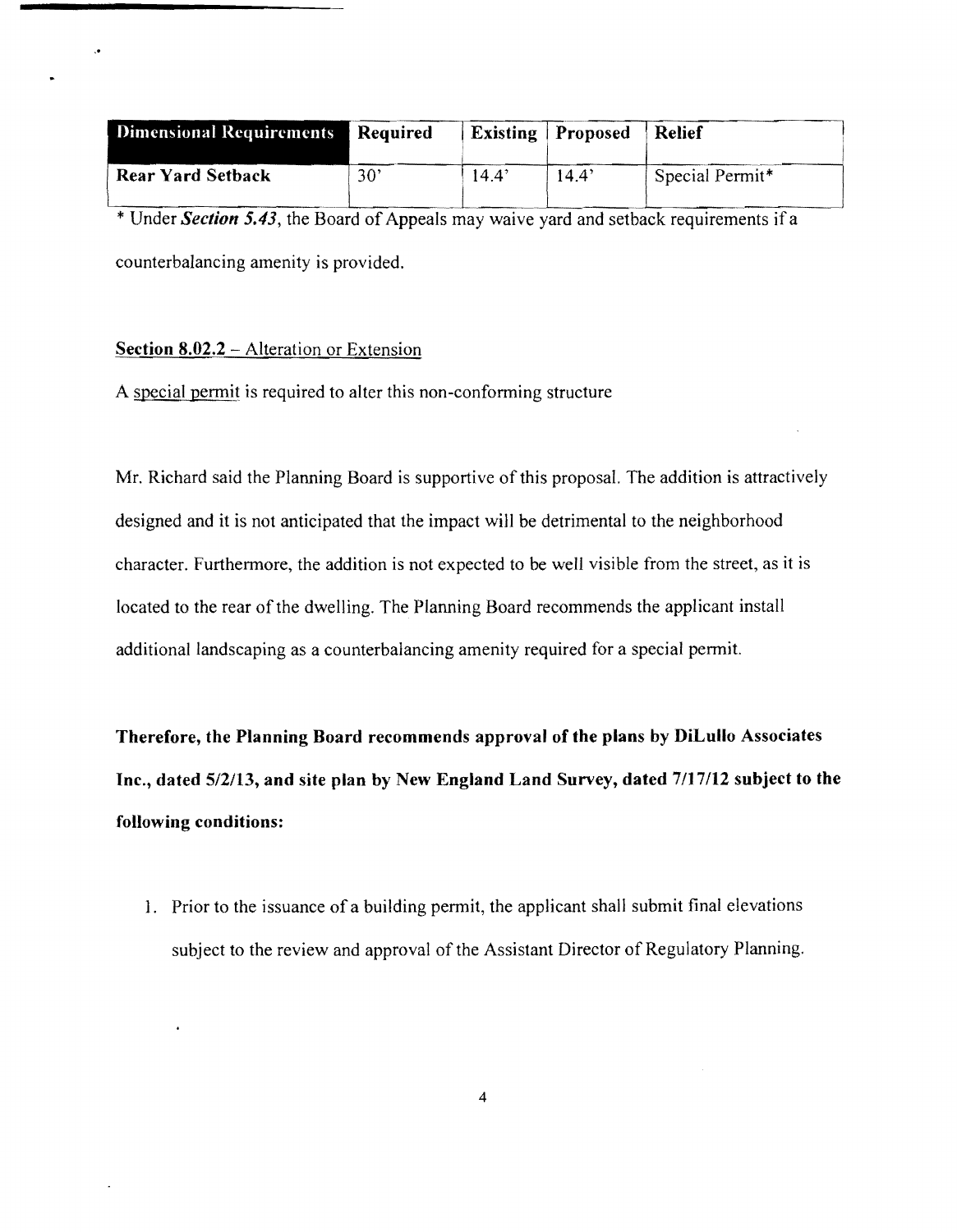- 2. Prior to the issuance of a building permit, the applicant shall submit a final site plan and landscaping plan indicating a counterbalancing amenity, subject to the review and approval of the Assistant Director of Regulatory Planning.
- 3. Prior to the issuance of a building permit, the applicant shall submit to the Building Commissioner for review and approval for conformance to the Board of Appeals decision: I) a final site plan stamped and signed by a registered engineer or land surveyor; 2) final wall elevations stamped by an architect; and 3) evidence that the Board of Appeals decision has been recorded at the Registry of Deeds.

The Chairman then called upon Michael Yanovitch, Chief Building Inspector, to deliver the comments of the Building Department. Mr. Yanovitch said the Building Department has no objection. He said all the relief can be granted by special permit and the addition is a small addition that will provide much needed living space for a growing family.

The Board, having deliberated on this matter and having considered the foregoing testimony, concludes that it is desirable to grant Special Permits and that the petitioner has satisfied the requirements necessary for relief under **Sections 5.43, 5.70, 8.02.2** and **9.05** of the Zoning By-Law and made the following specific findings pursuant to **Section 9.05** of the Zoning By-Law:

- a. The specific site is an appropriate location for such a use, structure, or condition.
- b. The use as developed will not adversely affect the neighborhood.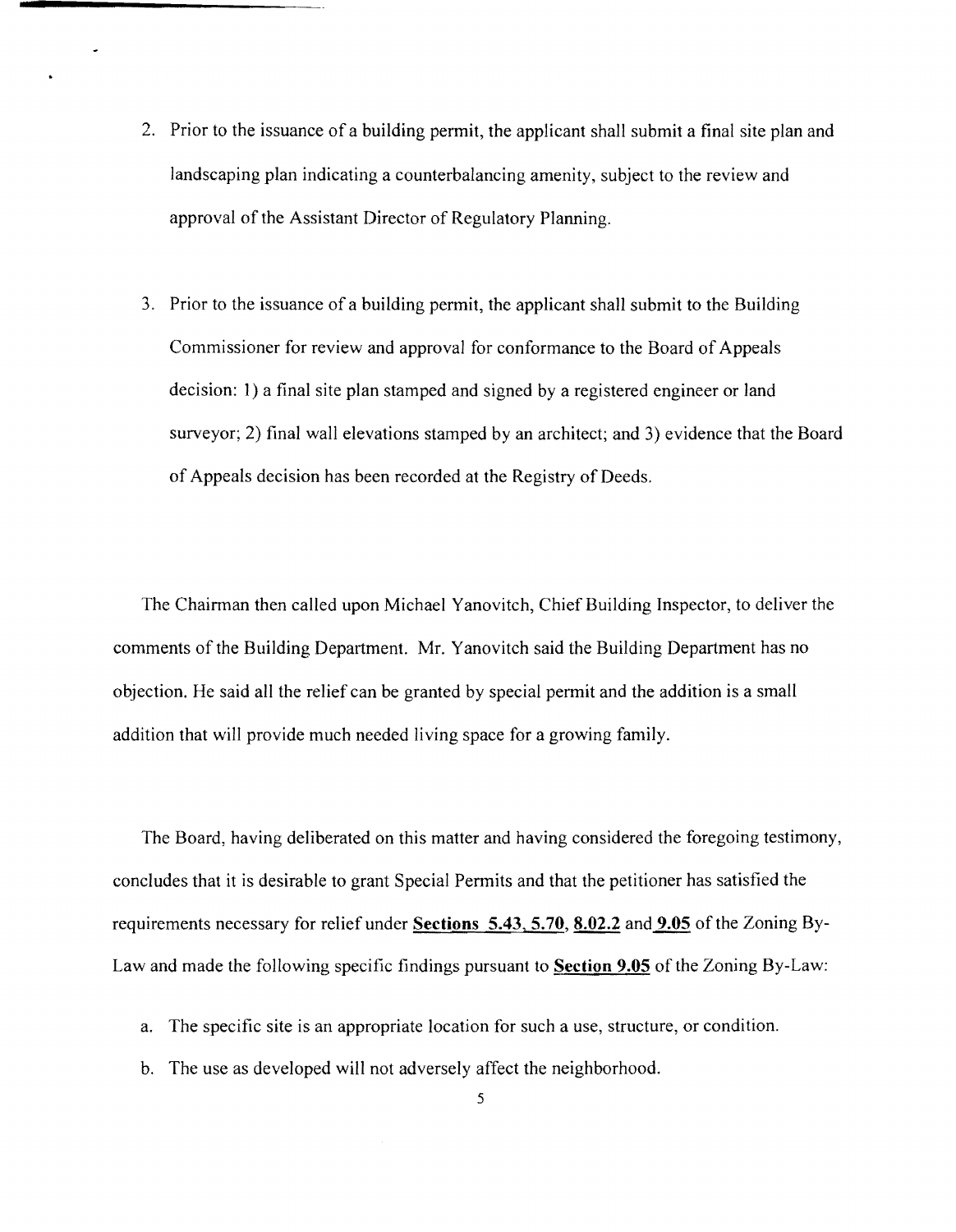- c. There will be no nuisance or serious hazard to vehicles or pedestrians.
- d. Adequate and appropriate facilities will be provided for the proper operation of the proposed use.

Accordingly, the Board voted unanimously to grant the requested relief subject to the following conditions:

- 1. Prior to the issuance of a building permit, the applicant shall submit final elevations subject to the review and approval of the Assistant Director of Regulatory Planning.
- 2. Prior to the issuance of a building permit, the applicant shall submit a final site plan and landscaping plan indicating all counterbalancing amenities, subject to the review and approval of the Assistant Director of Regulatory Planning.
- 3. Prior to the issuance of a building permit, the applicant shall submit to the Building Commissioner for review and approval for conformance to the Board of Appeals decision: 1) a final site plan stamped and signed by a registered engineer or land surveyor; 2) final wall elevations stamped by an architect; and 3) evidence that the Board of Appeals decision has been recorded at the Registry of Deeds.

Unanimous Decision of

The Board of Appeals

Jonathan E Book, Chairman

Filing Date: November 12, 2013